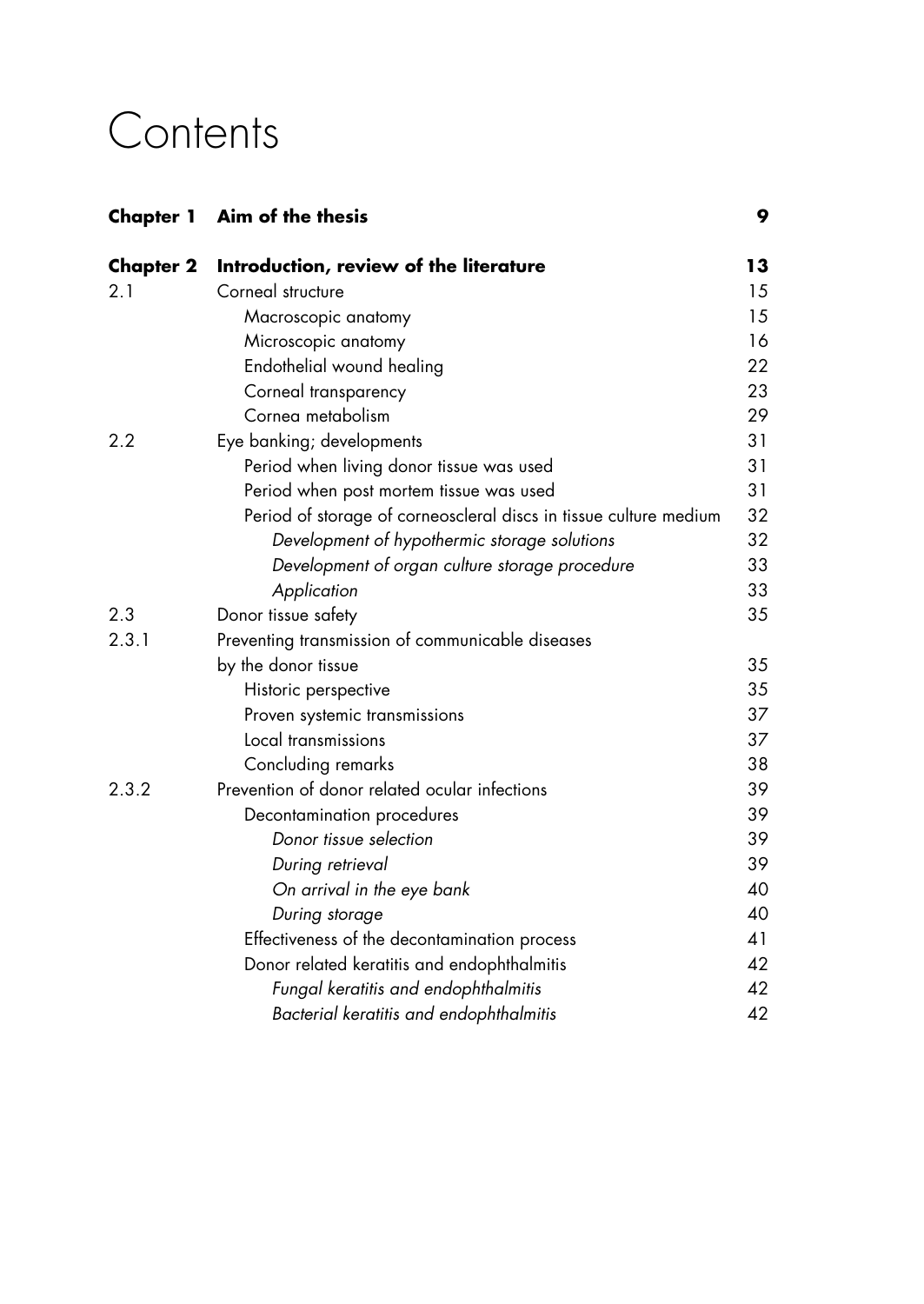| 2.4 | Donor tissue quality                                        | 43 |
|-----|-------------------------------------------------------------|----|
|     | Introduction                                                | 43 |
|     | Parameters                                                  | 44 |
|     | Donor age                                                   | 44 |
|     | Post mortem delay                                           | 45 |
|     | Morphology corneal endothelium                              | 45 |
|     | Endothelial evaluation methods, application and reliability | 47 |
|     | Corneal curvature                                           | 48 |
|     | Selection for lamellar grafting                             | 48 |
| 2.5 | Methods of corneal preservation                             | 49 |
|     | Moist chamber storage                                       | 49 |
|     | Technical aspects                                           | 49 |
|     | Microbiological testing                                     | 50 |
|     | Tissue evaluation method                                    | 50 |
|     | Pros and cons of moist chamber storage                      | 50 |
|     | Hypothermic storage                                         | 51 |
|     | Technical aspects                                           | 51 |
|     | Microbiological testing                                     | 52 |
|     | Tissue evaluation method                                    | 52 |
|     | Pros and cons of hypothermic storage                        | 52 |
|     | Organ culture procedure                                     | 53 |
|     | Technical aspects                                           | 53 |
|     | Microbiological testing                                     | 54 |
|     | Tissue evaluation method                                    | 54 |
|     | Pros and cons of organ culture                              | 55 |
| 2.6 | Corneal transplantation; developments                       | 57 |
|     | International developments                                  | 57 |
|     | Developments in the Netherlands                             | 61 |
| 2.7 | Follow-up                                                   | 63 |
|     | Introduction                                                | 63 |
|     | Outcomes                                                    | 64 |
|     | Graft failure                                               | 64 |
|     | Clear graft                                                 | 64 |
|     | Postoperative central endothelial cell density              | 65 |
|     | Corneal thickness                                           | 65 |
|     | Graft survival                                              | 66 |
|     | Serious adverse events                                      | 66 |
|     | Serious adverse reactions                                   | 67 |
|     | Visual disability                                           | 67 |
|     | Patient's satisfaction                                      | 68 |
|     | Concluding remarks                                          | 68 |
|     | Corneal graft registries                                    | 69 |
|     |                                                             |    |